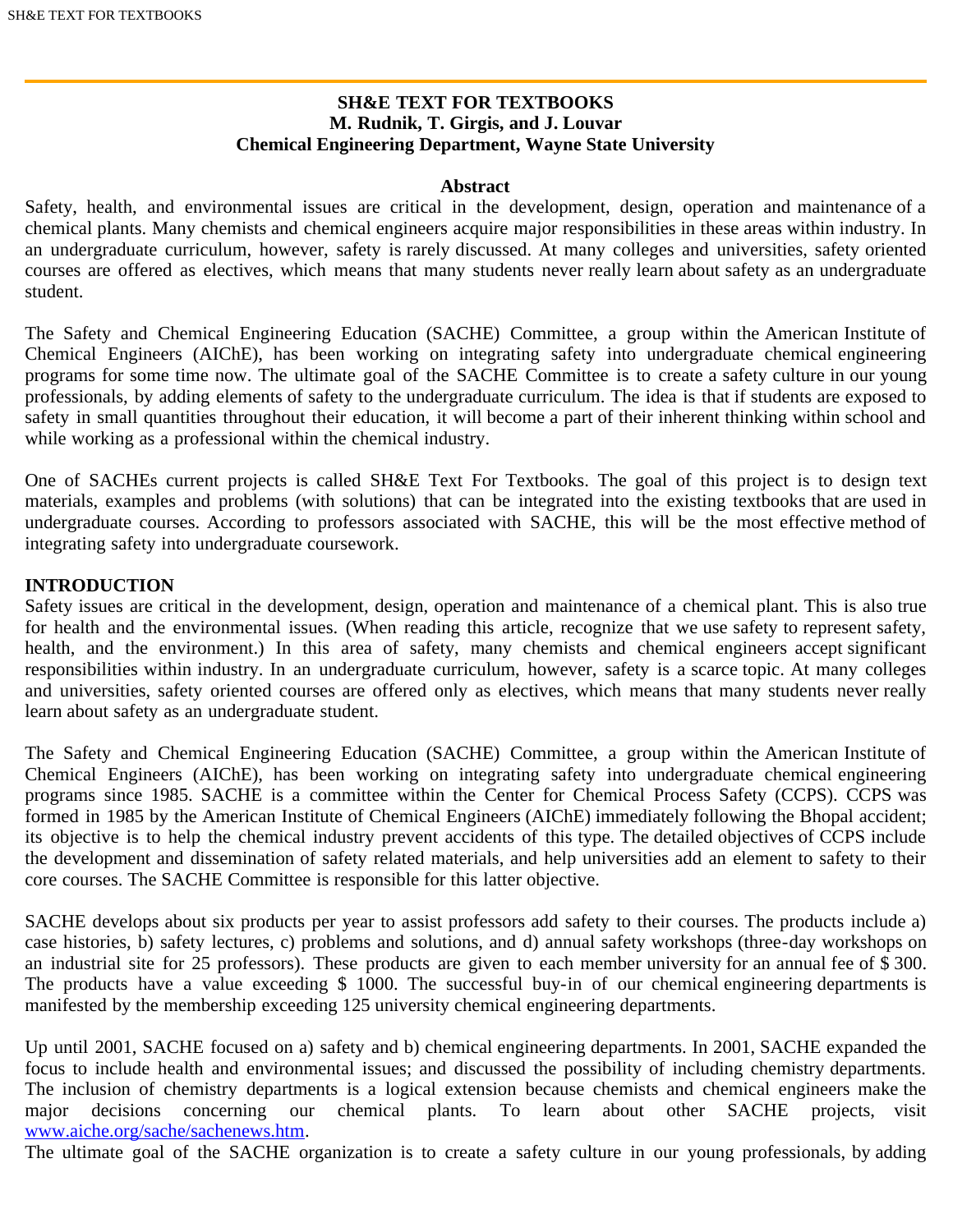elements of safety to the undergraduate curriculum. The idea is that if students are exposed to safety in small quantities throughout their education, then it will become a part of their inherent thinking as a student and when working as professionals.

This safety culture will help our future professionals (chemists and engineers) to work together more effectively; that is, by having a common motivation to develop and install safe processes in our chemical plants. One important concept, for example, that must be understood by chemists and engineers is inherent safety. Inherent safety is described in paragraph IA.

# **BACKGROUND**

In a review of the accident history within the chemical process industry, one will find that the number of large accidents continues to increase every year. The consequences are deaths, injuries, and environmental damage. There is currently no sign that this accident performance will improve. The causes are the complexity of chemical processes, the older age of our plants, and larger plants. It is also possible that a contributing factor (a route cause) is that our university educational environment neglects the important subject of chemical process safety.

Only a fraction of our practicing chemists and engineers have the appropriate safety culture to positively impact this negative performance. Just as a professional culture is developed in the university, an appropriate safety culture can and should be developed in the university. In this endeavor, we need our universities to:

Teach safety problem solving methods, safety concepts, and theory.

Teach students the consequences of neglecting safety.

Motivate students to continue their education in process safety after graduation.

NSF has recently funded a Proof of Concept project to identify key concepts and effective methods to assist our university professors to develop this safety culture within their students. The goals of this project are to:

- Identify class exercises and homework problems for each core course.
- Develop lectures or exercises for each course, using different teaching concepts.
- Assess the effectiveness of each method.

The educational materials will utilize effective pedagogical techniques and methods. The result of this project, currently developed for engineers, should also be applicable in other undergraduate programs. SACHE will publish and distribute these materials to member departments, and the products will eventually be made available via the internet (SACHE or WSU websites).

The initial phase of this project included an informal survey with professors to acquire their recommendations for developing this culture. Some enlightening and encouraging comments and recommendations included:

- Periodically disperse the fundamentals of chemical safety while teaching the fundamentals of the core courses.
- Emphasize the importance of the fundamentals within the core course (not replace these fundamentals with safety).
- Mention safety periodically and as transparent as possible (i.e. make safety a true part of the students fundamental knowledge).
- Develop better safety orientations for every laboratory experience. Emphasize the practical side of handling chemicals, to complement the students fundamental understanding.
- Develop SH&E Text For Textbooks to assist authors in adding elements of safety within their texts. Develop text and problems that can be readily utilized via a simple cut and paste.

Although our NSF project has several objectives that address these recommendations, this particular paper covers SH&E Text For Textbooks. The goal of this project is to design text materials, examples, and problems (with solutions) that can be integrated into the existing and future textbooks used within chemistry and chemical engineering courses. This Text For Textbooks project is focusing on the following subjects:

 Stoichiometry Kinetics Design

The final product will include 3 safety sections for each textbook which contain: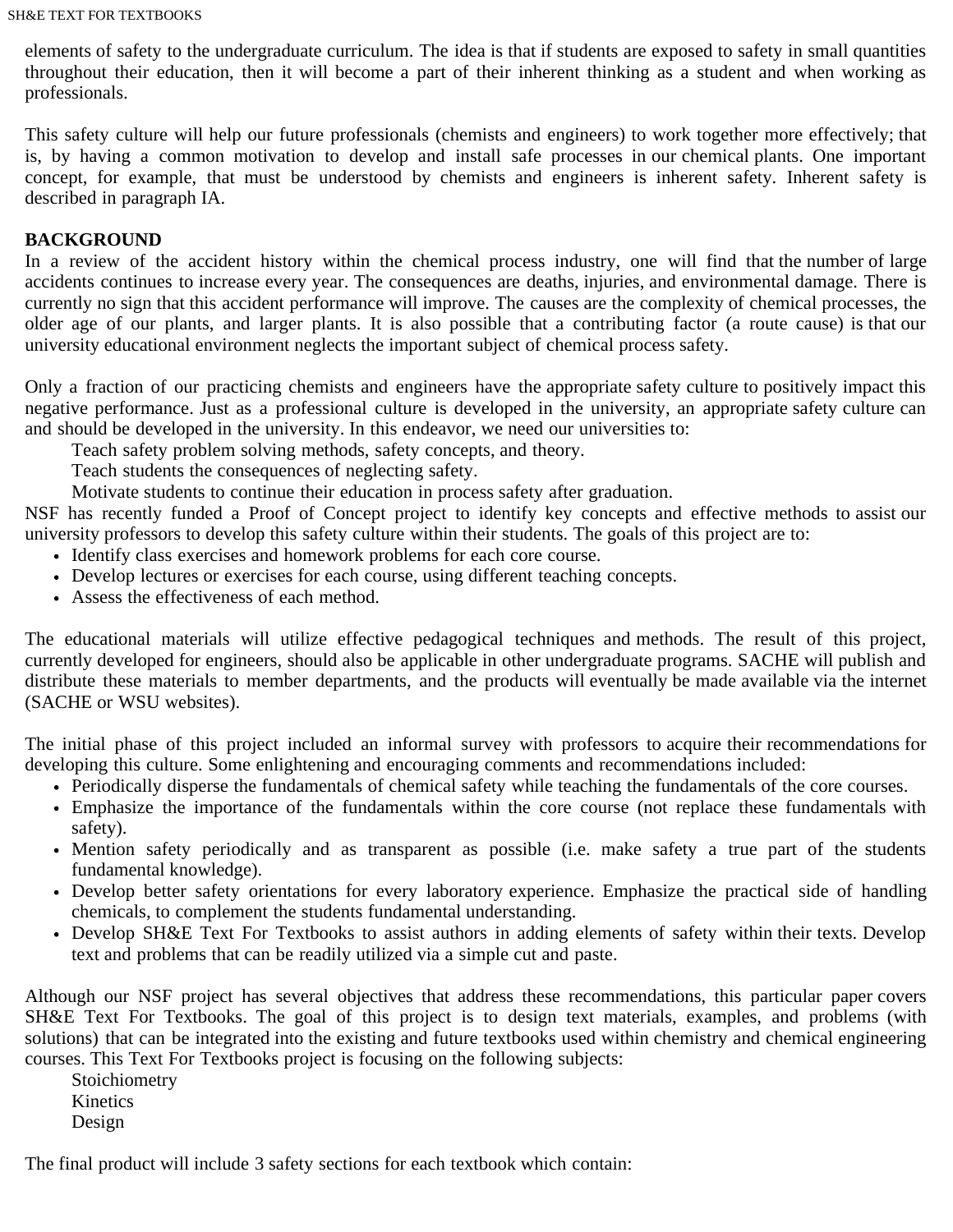Text pertaining to a specific safety topic,

An example problem and solution pertaining to that same safety topic, and

 A problem for the end of the chapter, and a solution, also pertaining to the safety topic addressed within the above-mentioned text.

The products will cover major safety topics, such as: a) runaway reactions, b) boiling liquid expanding vapor explosions (BLEVE), c) permissible exposure limit (PEL), d) upper and lower flammability limits (UFL & LFL), and e) inherent safety.

In the development of our products, we are using available materials from SACHE and various websites:

 OSHA [www.osha.gov](http://www.osha.gov/) EPA [www.epa.gov](http://www.epa.gov/) The Center for Disease Control and Prevention (CDC) and the National Institute for Occupational Safety and Health (NIOSH) <http://www.cdc.gov/niosh/homepage.html>

US Chemical Safety Board<http://www.chemsafety.gov/>

# **SH&E TEXT FOR TEXTBOOKS**

The following paragraphs illustrate the format that will be used for our product for the three textbooks: I.) Stoichiometry, II.) Kinetics, and III.) Design. For each textbook, we will have four sections: a.) Text, b.) Example Problem, c.) Example Problem Solution, and d.) a problem and solution for inclusion with the end of chapter problems. This end of chapter problem and solution will not, however, be illustrated in this article.

Examples for stoichiometry, kinetics, and design textbooks are shown below.

## **I. Stoichiometry**

## **A. Text for Green Engineering & Inherent Safety**

Green engineering (and inherent safety) is the design, commercialization, and the use of processes and products, which are feasible and economical while minimizing a.) the generation of pollution at the source, and b.) the risk to human health and the environment. [1]

The concept of inherent safety is to develop and design systems that fail safely even when operators make errors or the equipment fails [2]. This can be achieved by:

 Learning and respecting the chemistry/kinetics of the chemicals that are used within our laboratories and plants.

 Having chemists and engineers working together and emphasizing inherent safety throughout the development, design and operation of chemical plants.

 Having these professionals take full responsibility for the safety, health and environmental aspects of our plants from conception to burial.

 Exploring and adopt substitutions for hazardous chemicals and process conditions with safer chemicals and process conditions.

Minimizing the accumulation and storage of hazardous chemicals on the site.

Using chemistry and processes that are safe to handle at all phases of a project.

This discipline embraces the concept that decisions to protect human health and the environment can have the greatest impact and cost effectiveness when applied early to the design and development phase of a process or product [2]. The following example will demonstrate several aspects of green engineering and/or inherent safety.

In order to explore other areas of chemical process safety (and the hazardous results associated with inadequate process safety), you may want to investigate other chemical disasters, such as:

Three Mile Island <http://www.pbs.org/wgbh/amex/three/>

Chernobyl <http://www.chernobyl.co.uk/>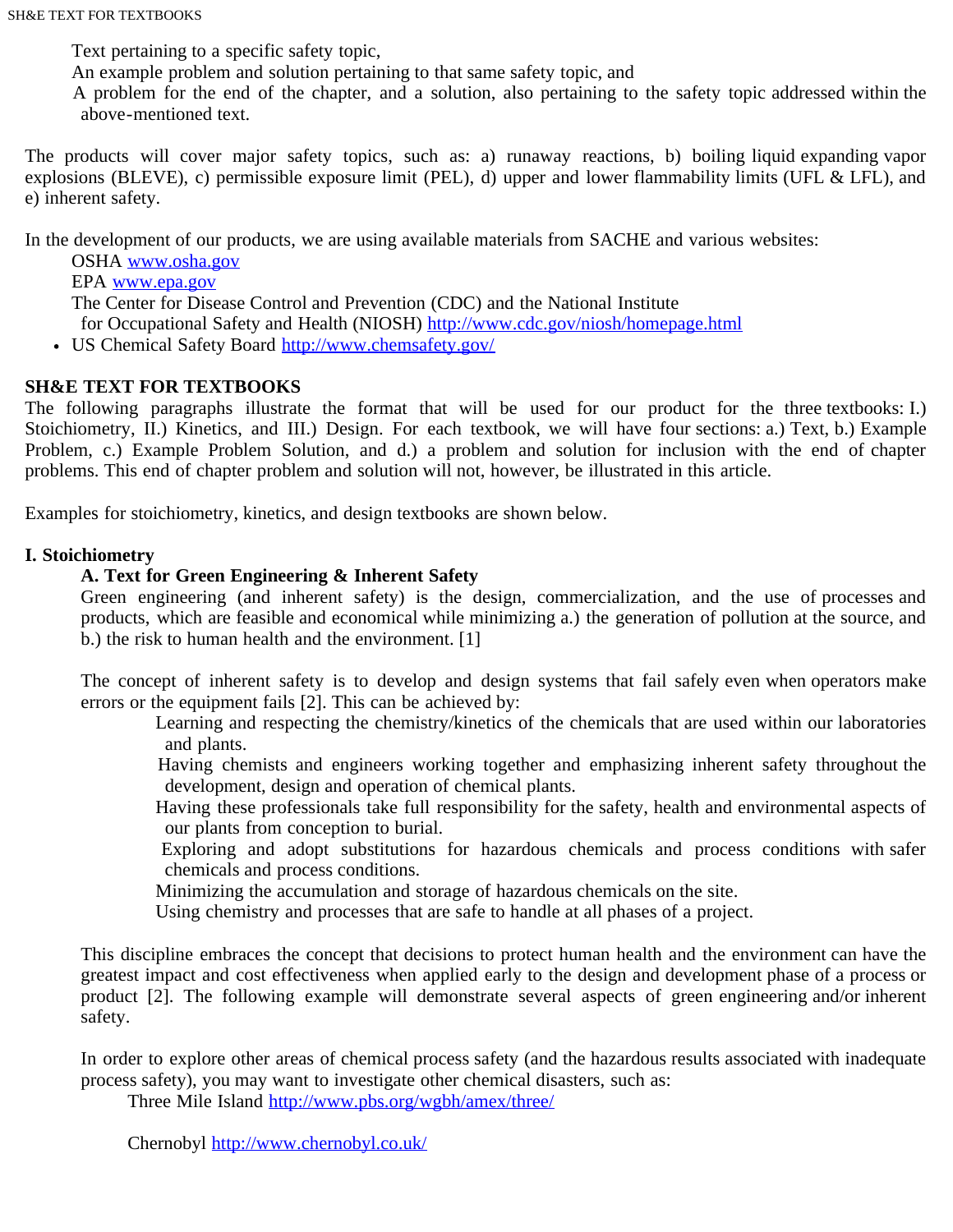Flixborough <http://www.svce.ac.in/~bnedu/Subjects/SAFETY/safety.htm>

Piper Alpha www.owlnet.rice.edu/~conway/piper/ www.dme.wa.gov.au/safety/petroleum/piperalpha.htm

To learn more about the Bhopal disaster, visit [www.bhopal.com](http://www.bhopal.com/) and/or http://www.transnationale.org/anglais/forums/environnement\_pollution/showmessage.asp?messageID=392

### **B. Example Problem***:*

Compare the two processes, given below, to manufacture carbaryl. Carbaryl was the herbicide produced at a chemical facility in Bhopal, India in1984. For further information on the Bhopal accident, refer to [2], [3].

Process 1:

 $+$  COCI<sub>2</sub>  $\rightarrow$  CH<sub>3</sub>N = C=O + 2 HCI  $CH_3NH_2$  $(1)$ Methylamine Phosgene Methyl Isocynate Hydrogen Chloride  $O \n\begin{matrix} 1 & 0 \\ 0 & -C - NHCH_3 \end{matrix}$ OН  $CH<sub>3</sub>N = C = O$  $(2)$ Methyl Islooynate  $\alpha$  = Napthol Carbaryl Process 2:  $0 - C - C1$ OH COCL,  $(1)$ 2 HCI Phosgene Hydrogen Chloride  $\alpha$  - Napthol  $\alpha$  - Napthol Chloroformate  $O \n\begin{matrix} 1 \\ 1 \\ 0 - C - NHCH_3 \end{matrix}$  $\begin{array}{c}\n0 \\
0 \\
0 \\
-0 \\
-0\n\end{array}$  $CH_3NH_2$  $(2)$ 2 HCI Methylamine Hydrogen Chloride  $\alpha$  - Napthol Carbaryl Chloroformate

Assume that you are the manager of an environmental, health, and safety department within a small chemical company, and that you have the responsibility to recommend the best process. Also assume that you know the following chemicals are on OSHAs List of Hazardous Chemicals [4]:

Methylamine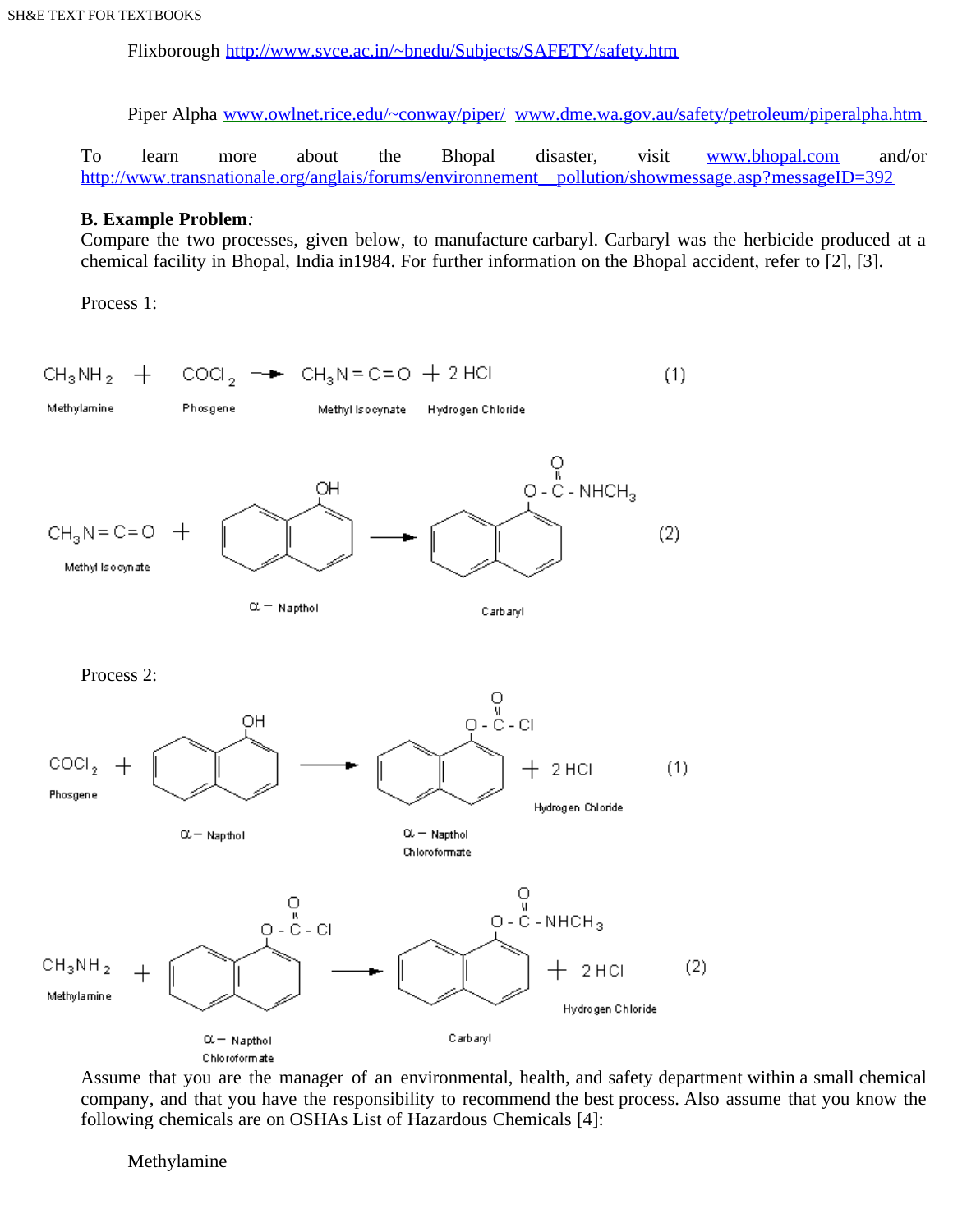Phosgene Methylisocyanate (MIC) HCl

Some of these chemicals are more hazardous than others. In fact, MIC was the chemical released in Bhopal, India and was responsible for at least 2000 casualties [3]. Using what youve learned about the concept of inherent safety, evaluate the two processes for producing carbaryl, discuss which one should be adopted, and explain your thought process.

## **C. Example Solution:**

Process 2 is preferred, since the formation of methyl isocyanate (MIC) is avoided. The concept of avoiding the use hazardous chemicals is an important component of inherent safety. Since phosgene is also hazardous, it should not be stored; that is, it should be manufactured and consumed in chemical processes immediately.

The HCl effluent is also a hazard that needs to be safely handled and disposed.

## **II. Kinetics**

## **A. Text: Runaway Reactions**

Most reactions in industry are exothermic, which means that energy is generated as a result of the chemical reaction. For any reaction, one can calculate the heat generated as a function of the temperature within the vessel. In order to maintain control of this reaction, the heat that is generated throughout the reaction must be continuously removed from the system. If the generated heat is not removed, the system runs the risk of running away. Figure 1 shows the heat generated and removed as a function of temperature.



Figure 1. Runaway Reaction Scenario

A runaway occurs when the heat generated is greater than the heat removed; that is,  $T > T_A$ . In an industrial environment, chemists and engineers are responsible for preventing runaways and/or mitigating the consequences of runaways.

# **B. Example Problem:**

Explain what can happen (physically) in a reactor with an exothermic reaction when the temperature begins to rise. Keep the Arrhenius equation in mind:

$$
k = Ae^{-\frac{E_a}{R_p T}} \quad (1)
$$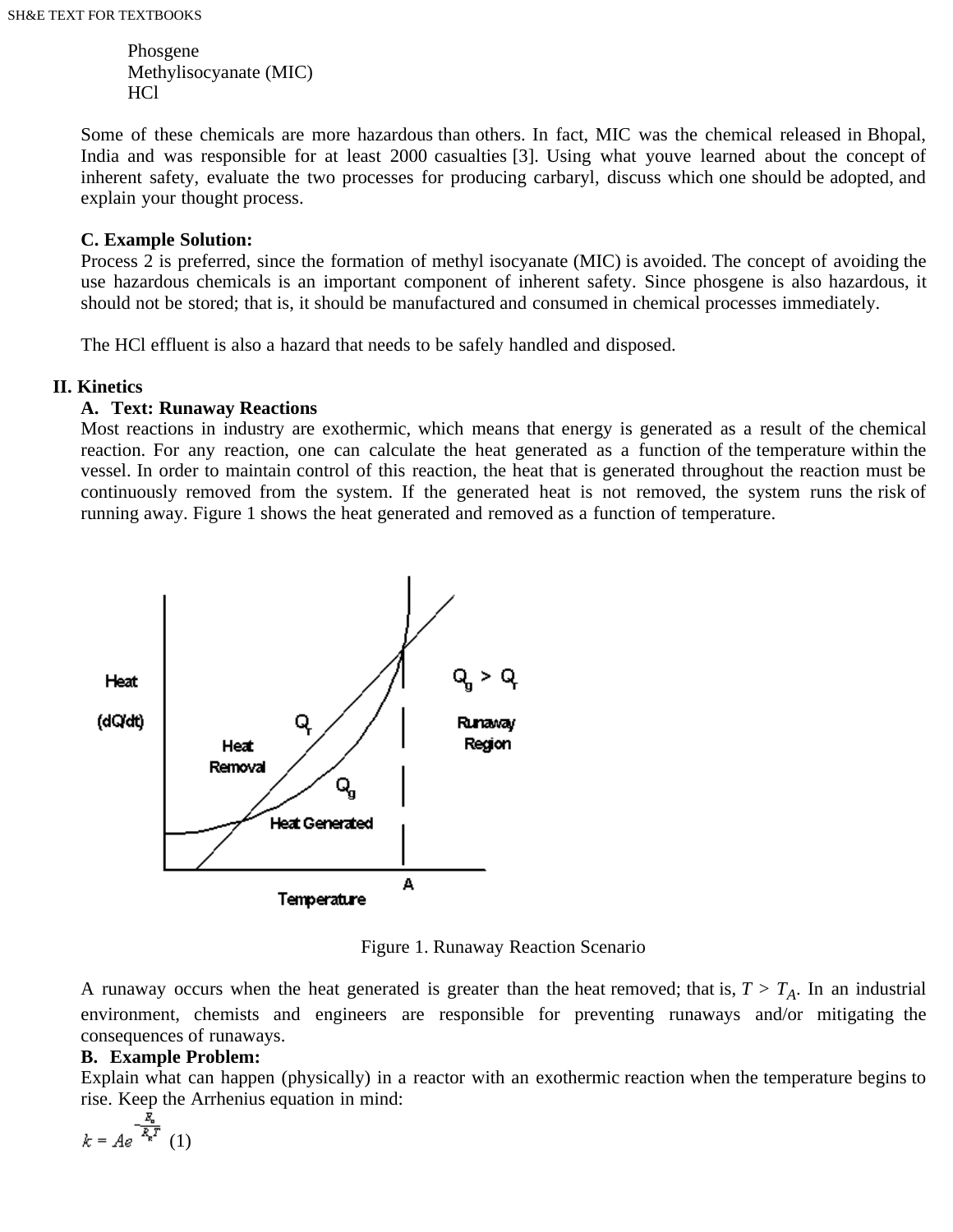#### **C. Example Solution**

For an exothermic reaction, as T increases, the reaction rate will accelerate exponentially and the heat generated will increase exponentially. The cooling system must be capable of removing this generated heat, or a runaway reaction will occur. When a reaction runs away, the physical damage is usually due to the pressure increasing as a function of the increased temperature. The pressure is normally the result of the increased vapor pressure of the monomer or solvent. This excess pressure may rupture the vessel or piping system. If the monomer or solvent is flammable, then the result is a large explosion with grave consequences.

#### **III. Design**

#### **A. Text: Vacuum Purging**

Inerting is the process of adding an inert gas to a combustible mixture to reduce the concentration of oxygen below the limiting oxygen concentration (LOC). Vacuum purging is the most common inerting procedure for vessels. This procedure is not used for large storage vessels because they are not designed for vacuums and usually can withstand a pressure of only a few inches of water.

Reactors, however, are often designed for full vacuum, that is 760 mm Hg gauge or 0.0 mm Hg absolute. Vacuum purging is a common procedure for reactors. The steps in a vacuum purging process include

- 1. Drawing a vacuum on the vessel until the desired vacuum is reached.
- 2. Relieving the vacuum with an inert gas, such as nitrogen or carbon dioxide, to atmospheric pressure.
- 3. Repeating steps 1 and 2 until the desired oxidant concentration is reached.

The following equations are used to determine the number of vacuum purges, *j*, and the required nitrogen to decrease the concentration,  $y_j$ , to some desired concentration. [5]:

$$
y_j = y_0 \left(\frac{P_L}{P_H}\right)^j \tag{2}
$$
  
where:

 $y_i$  = final target concentration

 $P_H$  = the initial high pressure

 $P_t$  = the initial low pressure (vacuum)

 $j =$  the number of purges

The amount of nitrogen needed is determined with Equation 3.

$$
\Delta n_{N_2} = j(P_H - P_L) \frac{V}{R_g T}
$$
 (3)

#### **B. Example Problem:**

Use a vacuum purging technique to reduce the oxygen concentration within a 1000-gallon vessel to 1ppm. Determine the number of purges required and the total amount of nitrogen used. The vessel is originally charged with air under ambient conditions. A vacuum pump is used, and it reaches a vacuum of 20 mm Hg absolute, and the vacuum is subsequently relieved with pure nitrogen until the pressure returns to 1 atm absolute. The temperature is 75 deg. F.

#### **C. Example Solution**

The concentration of the oxygen at the initial and final states is: